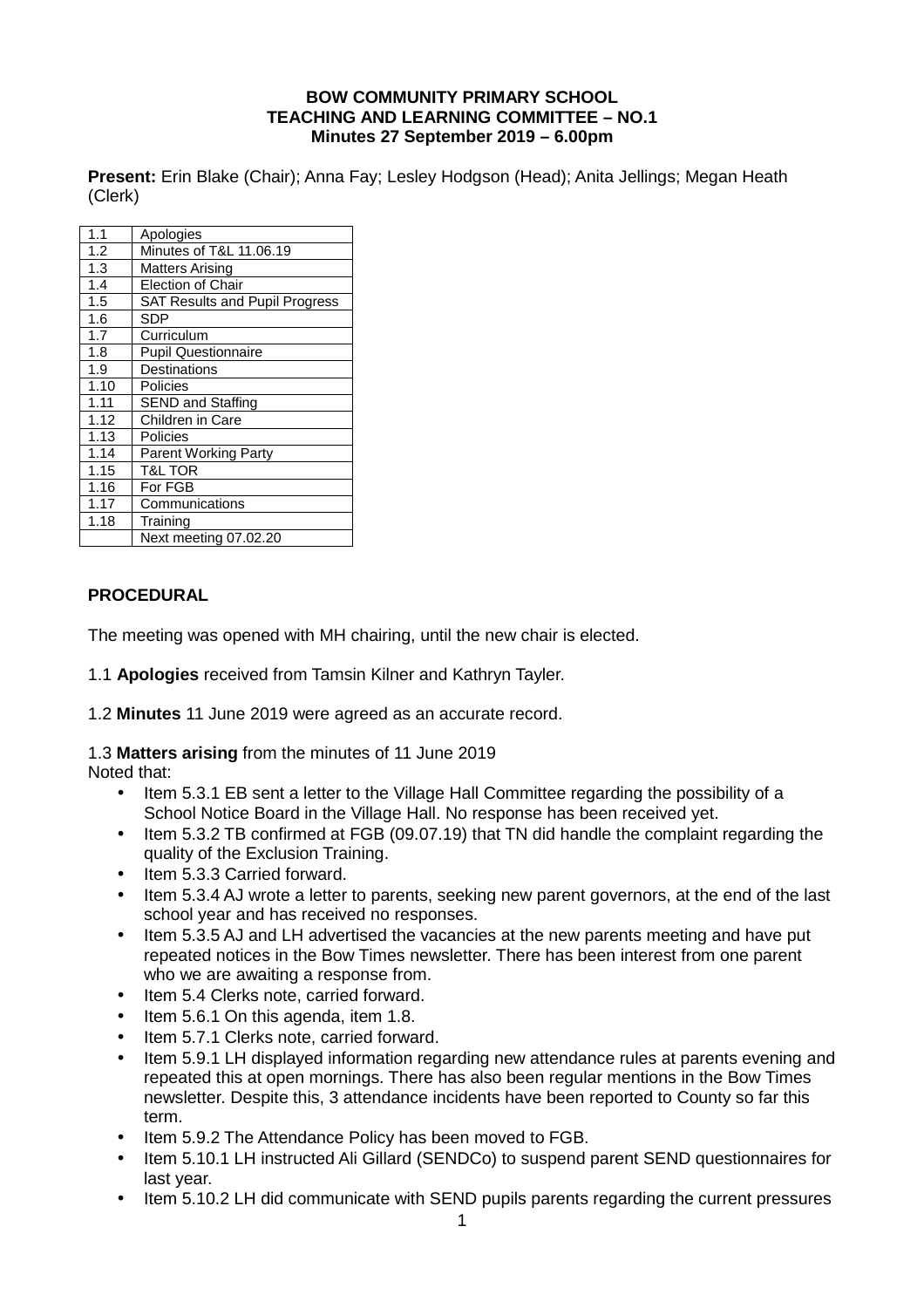on the SENDCo. A majority of them accepted the current situation, some came back with concerns.

- Item 5.12.2 AF did complete the amendments to the 'Most Able Statement' and has passed it onto Mel Butler to be uploaded to website.
- Item 5.13.1 EB has written a piece about the schools community involvement for both the Bow and Arrow and Monachorum Matters. LH is to check these then they are to be sent for publication.
- Item 5.13.2 Carried forward.
- Item 5.15.1 Carried forward.
- Item 5.15.2 EB contacted the Garden Centre regarding the possibility of displaying a school notice board. They were very happy with the idea (they are currently putting up a community notice board) and very enthusiastic about working further with the school. They also invited the Singing Club to perform there at Christmas.
- Item 5.16.1 MH booked KT onto 'Responsibilities of the Safeguarding Lead'.

### **ACTION: 1. TK to update on the progress of booking a well-being practitioner to talk to parents.**

- **2. MH to put pupil progress onto FGB agenda.**
- **3. MH to put review of SRE and RE to be added to Summer T&L agenda**
- **4. MH to add attendance concerns onto the next FGB agenda.**
- **5. AF to confirm that the 'Most Able Statement' is on the website.**

#### **6. LH to send EBs School Community Involvement report to Bow and Arrow and Monachorum Matters.**

- **7. MH to appeal for volunteer readers from Bow WI.**
- **8. EB to create poster appealing for volunteer readers.**

### 1.4 **Election of Chair**

Noted that:

• AJ proposed that EB, TK and KT each chair one meeting each this year.

- Proposed by AJ. Seconded by EB. Agreed by ALL.
	- EB is to chair the current meeting as TK and KT are absent.

EB takes over as chair of the meeting.

# **CURRICULUM AND STANDARDS**

# 1.5 **SAT Results and Pupil Progress**

LH distributed 'School on a Page' document. Noted that:

- Overall, both EYFS and disadvantaged EYFS results are both in quintile 1 (top 25%) for Devon.
- The disadvantaged KS1 phonics result is in quintile 5 (the lowest), this is because one pupil did not sit the test.
- The KS1 reading and writing is not good (quintile 4 and 5 respectively). KS1 is a key part of this year's focus.
- The KS1 maths is in quintile 1, which is very encouraging. There was a school wide focus on maths last year, and this result shows it has had a positive effect.
- Nationally, at KS2 we are in the top quintiles for reading and writing; quintile 2 for maths; and quintile 3 for reading/writing/maths combined.
- Nationally, the disadvantaged KS2 results were top quintile in all areas. This was particularly encouraging as many of these pupils struggled at KS1 level.
- Governors asked if the school was intending on changing its approach to maths teaching, when it is clearly working.
	- $\circ$  LH explained that it has to change due to the school adopting the mastery curriculum. The mastery curriculum is very different to how we currently teach and it needs to be introduced across the whole school if it is to be successful.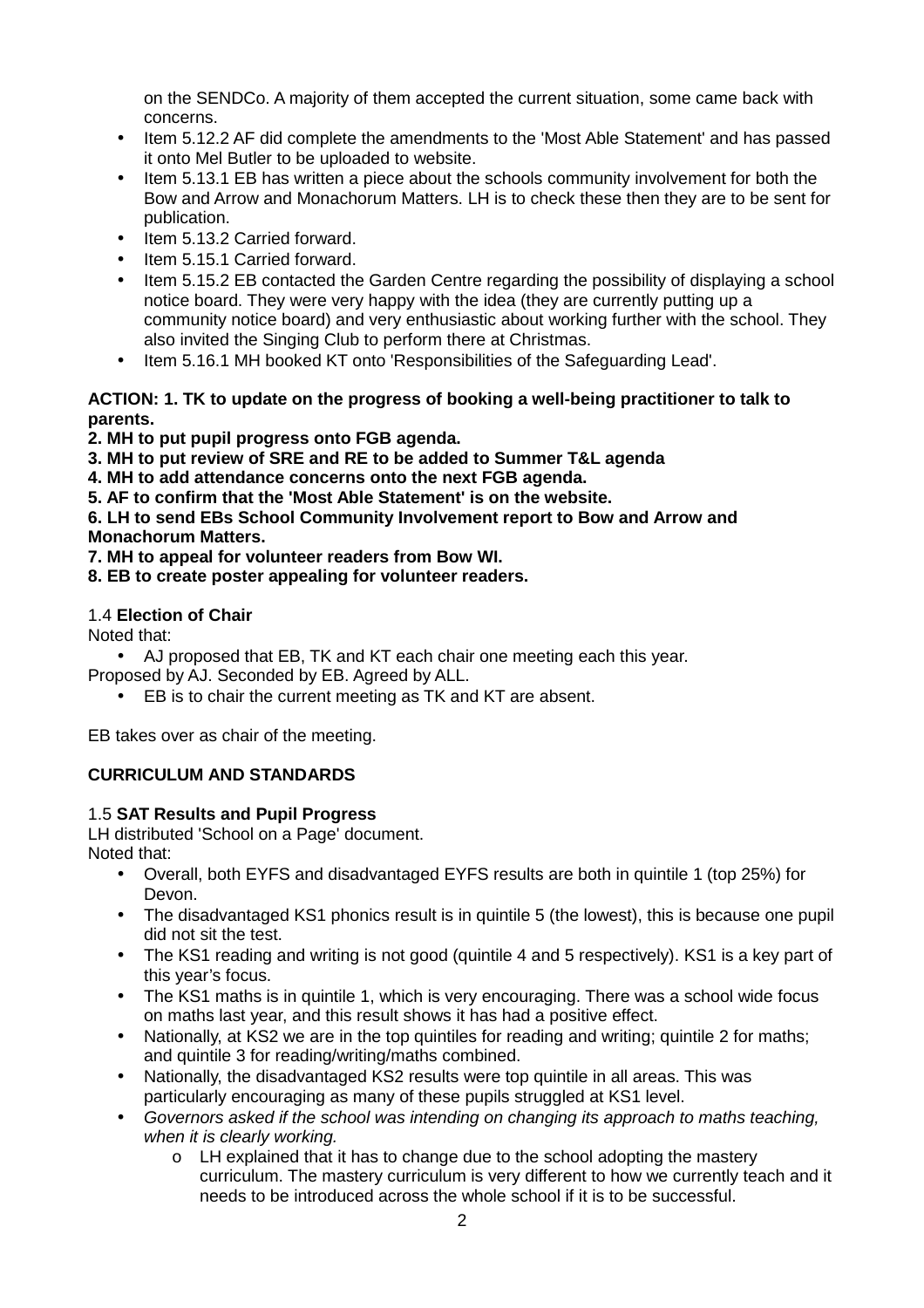- Governors asked what the impacts of adopting the mastery approach to teaching would be on the school (staff, budget, etc.).
	- $\circ$  LH explained that it is a change in the way things are taught, and other than training, there will be no impact to staff or budget. We are enrolled on a maths project for two years and are now part of the 'Jurassic Maths Hub'. This is a research project and in the first year will be monitored and shared with the partner/project schools. The method will be fully rolled out next year.
- Governors asked how writing (particularly at KS1) is being fed into the SDP.
	- $\circ$  LH explained that the new NQT, is being closely monitored and supported. He is having regular meetings with his mentor, along with meetings with staff in school.

# 1.6 **SDP**

Noted that:

- Proposed learning walks (paper distributed before meeting) were discussed.
- Autumn term learning walks are to focus on the curriculum due to change in OFSTED framework. Therefore each governor has been given different core subjects. Each core subject will have a link member of staff for the governor to liaise with.
- The Spring and Summer walks are only proposals and can be amended accordingly.
- Governors asked if writing should be prioritised over reading.
	- o LH believes that reading should be focused on first, followed by writing in the summer. This will give the pupils time to settle into their new classroom environments and any changes the school has implemented a chance to work.
- Governors asked what is required of them from the core subject learning walks.
	- $\circ$  AJ explained that they need to understand the curriculum requirements in their subject area; liaise with link staff and monitor progress; and report any concerns appropriately.

# 1.7 **Curriculum**

Noted that:

- It was hoped all core subject areas could be agreed today, but due to 2 absent governors this is not possible.
- The need for all governors to understand the curriculum was emphasised. OFSTED are looking for 'Intent, Implementation and Impact'. They will want to know what the governors know.
- The school has created curriculum teams; all teachers are specific subject leads.
- A statement of curriculum for each subject is not necessary as long as the lead can articulate their intentions.

#### **ACTION: LH to provide AJ with a list of subject link staff, enabling the list of learning walks to be completed.**

# 1.8 **Pupil Questionnaire**

Noted that:

- The questionnaire was based on 'marking and feedback', in the hope of reducing the teachers workload around this area.
- The responses have come back showing that the children value the current levels of feedback, which is not the result staff hoped for.
- The Marking and Feedback Policy can be rewritten (now that the new staff have started) taking these results into account.
	- Governors asked how the children who cannot read receive feedback.
		- o LH and AF explained that they are given verbal feedback alongside written feedback.
- Governors asked how the results of the questionnaire are going to help with teacher workload.
	- o LH explained that this will be discussed with all teachers once the rewriting process commences.
- Governors asked if a 'marking and feedback' learning walk is necessary.
	- o LH and AF both agreed that it is. Governors can monitor and witness the process in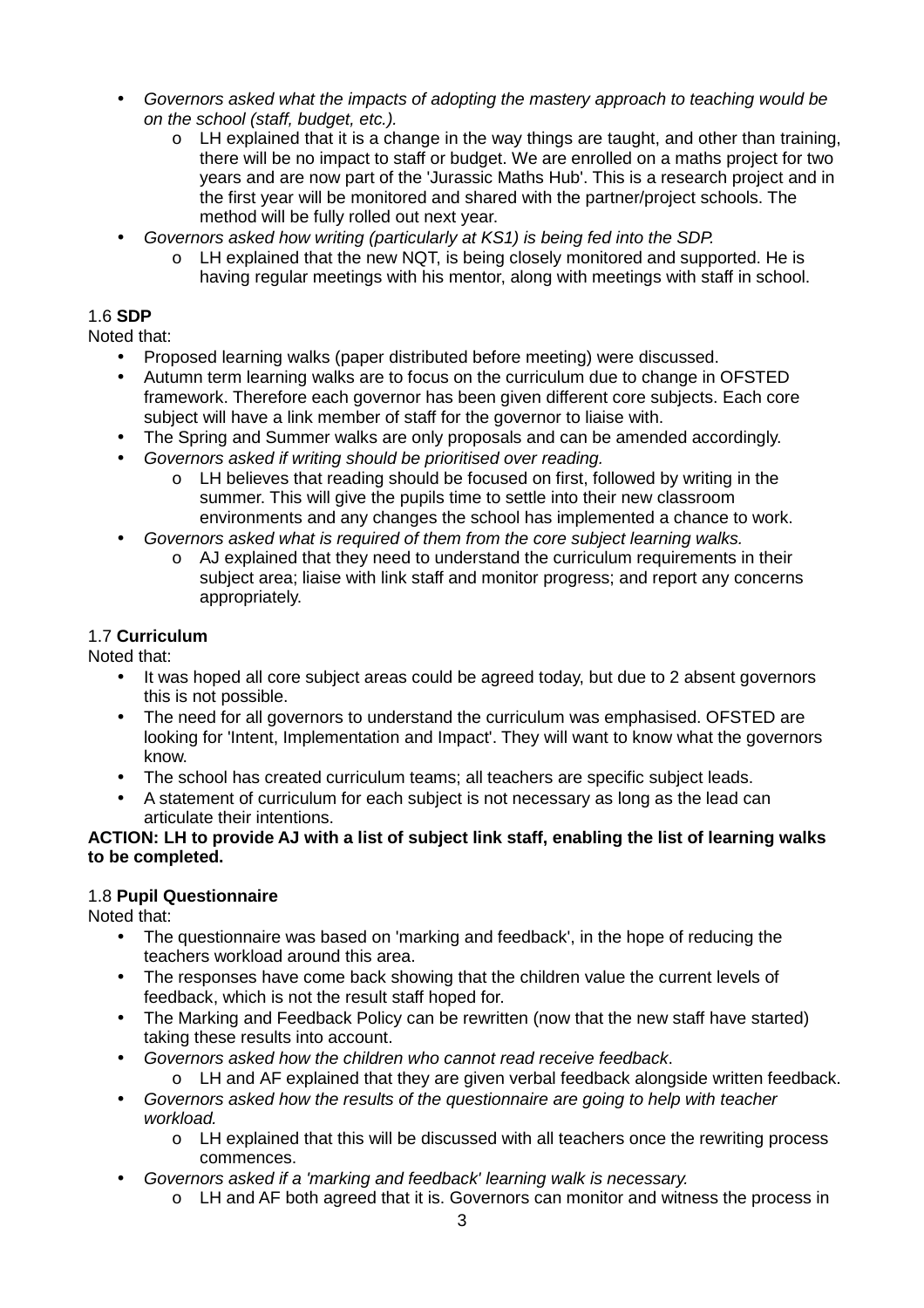action. Pupils can be approached to ask how they are improving and using the feedback.

- Governors asked if high levels of feedback is detrimental when the pupils move on to secondary school, where feedback levels are lower.
	- o LH explained that the feedback is more about getting the pupils to be able to selfreflect which will help them throughout secondary school and beyond.

### 1.9 **Destinations**

Noted that:

- This item was on the Babcock planning cycle and it is interesting to know where our pupils move on to.
- 17 went to Queen Elizabeth's School; 1 went to Chulmleigh Community College; 1 went to St Wilfreds School; 1 went to Exeter School.

#### 1.10 **Policies**

Noted that:

- AJ and MH have been working on refreshing the policy cycle.
- Many policies are non-statutory. Although many of these tie in well with other policies, particularly safeguarding. They also help protect staff.
- MH is to notify specific governors when a policy they review is due for renewal.
- Non-statutory policies' necessity will be reviewed as they come around in the cycle, leading to their potential removal.

# **EQUALITY**

#### 1.11 **SEND and staffing**

Noted that:

- Referring to document distributed before meeting, detailing weekly staffing for each classroom.
- Governors agreed the information presented in this way was useful.
- Hares class has at least 7 pupils with SEND, which is particularly difficult for the staff. The current SEND funding arrangements, where school has to put in the first £6000 per EHCP child, makes this very expensive for the school. The school is looking into getting more support for this class, and other classes where there are children with significant additional needs.
- Governors asked how this is impacting the staff and pupils.
	- $\circ$  LH explained how other pupils in the class are being disrupted. The school is doing the best they can with what they currently have, but the budget is stretched.
- SEND TAs are paid more than general TAs. The 'hidden costs' (tax, pension contributions, etc.), make them even more expensive than the projected figures.
- Hares class will be reviewed after Christmas. Due to nature of the transition from KS1 to KS2, it always takes this class a while to settle.
- The recently announced DfE SEND review is encouraging. The SENDCos workload is very stretched.

# 1.12 **Children in Care**

Noted that:

- There are currently 2 children in care in the school.
- AG is our 'Children in Care Coordinator', alongside her SENDCo role. We had no children in care for over 8 years but have had a few over the past year. This week, she had to use half of her hours for 'Children in Care Review' meetings, meaning she is having to work overtime in order to complete her SENDCo tasks.
- Social workers are also stretched and are known to pass on tasks they have no time to do. This also does not help us.
- Another member of staff may have to be approached to take on this role to enable AG to perform her SENDCo role more efficiently, later in the year.